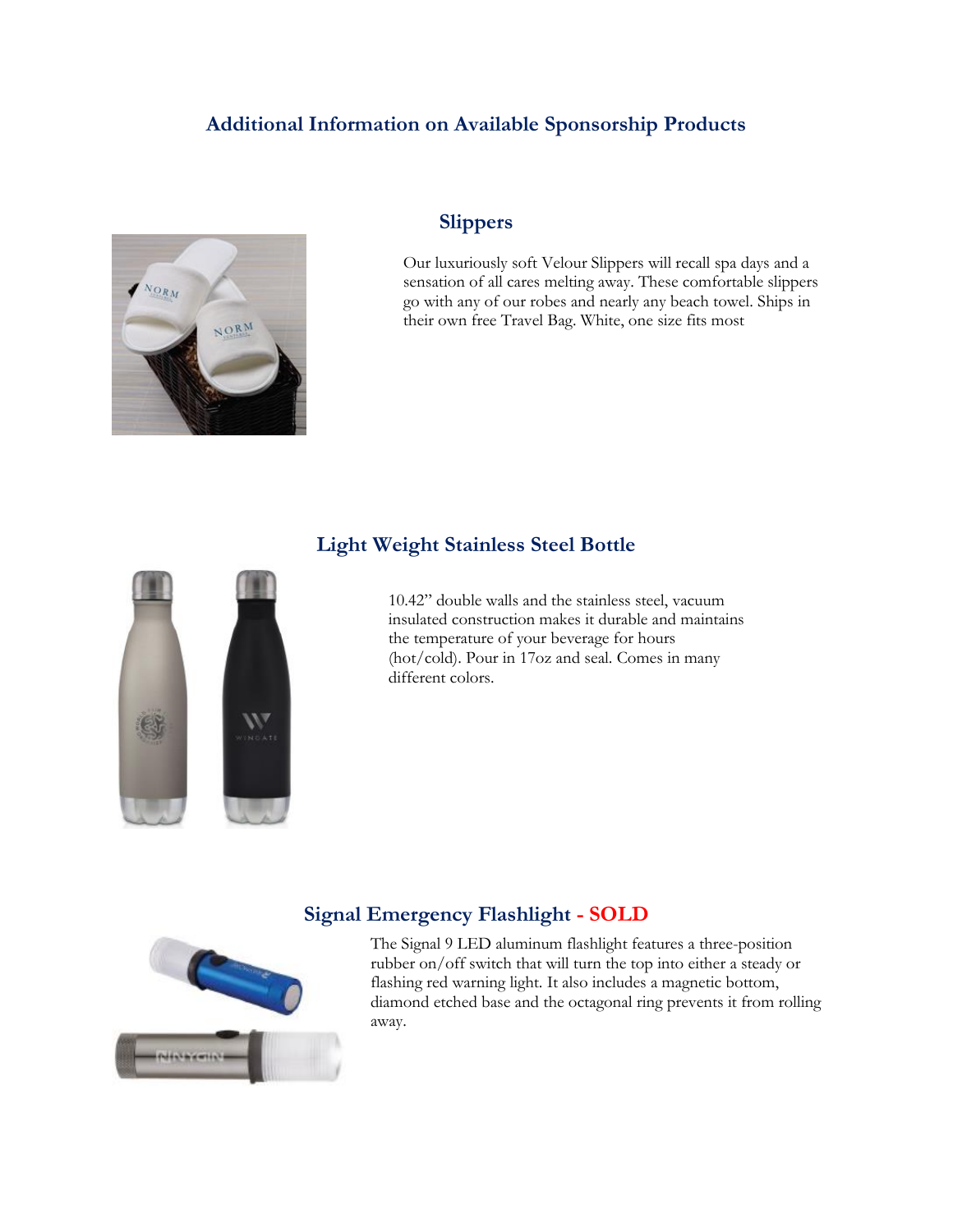

# **Personal Safety Alarm**

Powerful personal siren that's cute, colorful and commanding. Simply pull the pin to sound a 125 dB siren that alerts attention and warns off suspicious characters.



#### **Bottle Band**

Taking a walk, going for a run the bottle band turns any bottle into a handheld bottle. It stretches to fit any bottle size.



## **First Aid Kit**

First aid guide cards, gloves, bandages, gauze pads, ice pack, burn cream, after bite cream are just a few of the items included in this first aid kit.